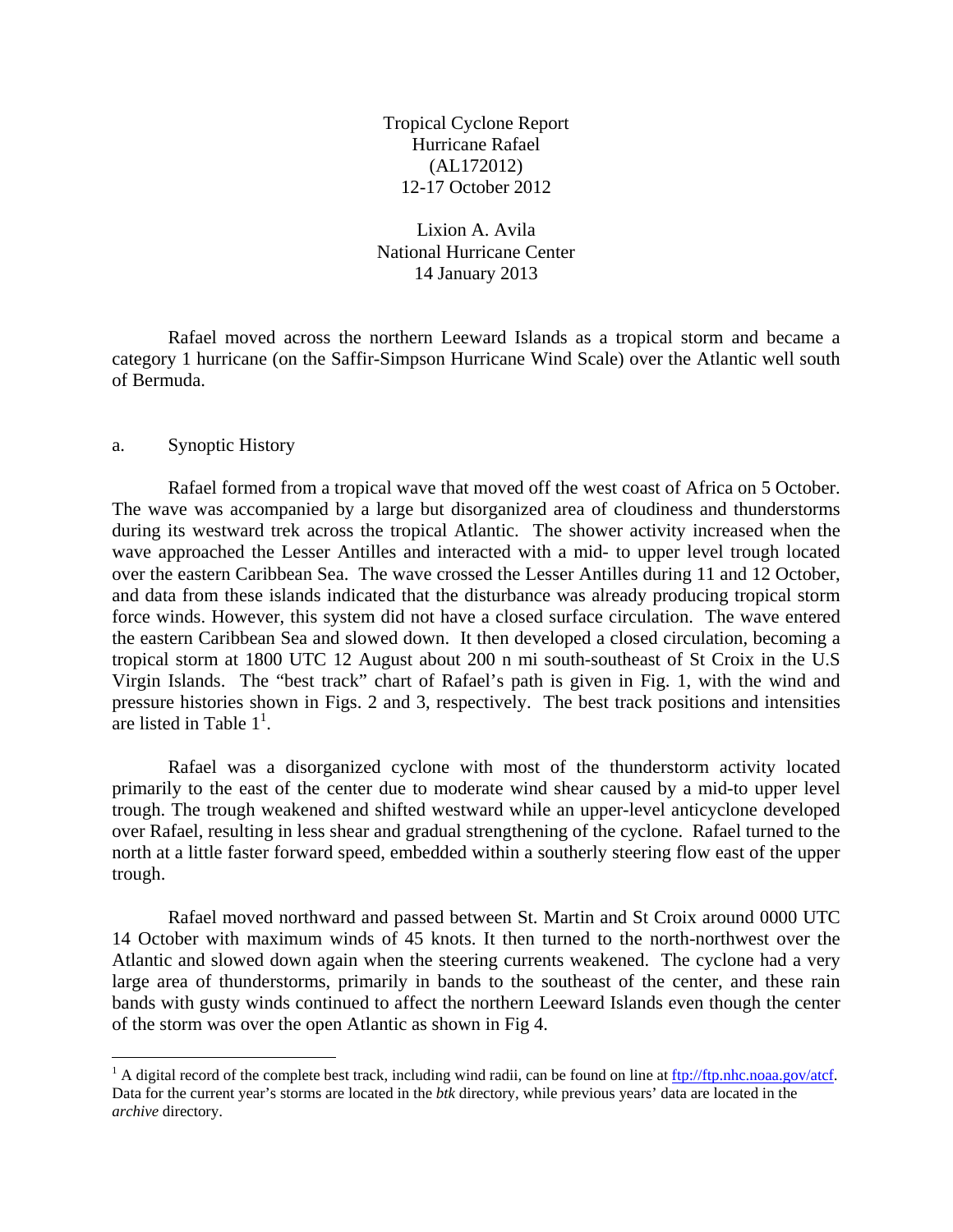Rafael strengthened and became a hurricane at 0600 UTC 15 October about 650 n mi south of Bermuda. The cyclone began to move northward ahead of a cold front nearing the east coast of the United States, and it reached its maximum intensity of 80 kt and a minimum pressure of 969 mb at 1200 UTC 16 October about 300 n mi miles south of Bermuda. The cyclone recurved and accelerated ahead of the cold front, and became an extratropical cyclone at 1800 UTC 17 October well to the southeast of Nova Scotia. The extratropical cyclone looped around another extratropical low over the northeast Atlantic for several days and then moved southeastward and eastward while weakening. It dissipated over Portugal at 1800 UTC 26 October.

## b. Meteorological Statistics

 Observations in Hurricane Rafael (Figs. 2 and 3) include subjective satellite-based Dvorak technique intensity estimates from the Tropical Analysis and Forecast Branch (TAFB) and the Satellite Analysis Branch (SAB), and objective Advanced Dvorak Technique (ADT) estimates from the Cooperative Institute for Meteorological Satellite Studies/University of Wisconsin-Madison. Observations also include flight-level, stepped-frequency microwave radiometer (SFMR), and dropwindsonde observations from flights of the  $53<sup>rd</sup>$  Weather Reconnaissance Squadron of the U. S. Air Force Reserve Command and by the National Oceanic Administration Agency (NOAA) Aircraft Operations Center WP-3D aircraft. In addition, data from the NOAA buoy network was included in the analysis. Data and imagery from NOAA polar-orbiting satellites including the Advanced Microwave Sounding Unit (AMSU), the NASA Tropical Rainfall Measuring Mission (TRMM), the European Space Agency's Advanced Scatterometer (ASCAT), and Defense Meteorological Satellite Program (DMSP) satellites, among others, were also useful in constructing the best track of Rafael.

Rafael's estimated peak intensity of 80 kt was based on a blend of a maximum flightlevel wind of 92 kt at the 700 mb-level, SFMR data of 70 to 75 kt, and both subjective and objective Dvorak numbers. In addition, the time of the peak intensity was chosen when the cloud pattern in both conventional and microwave satellite imagery showed the best organization with the presence of an eye feature. The cloud pattern began to deteriorate after 1200 UTC 16 October.

 Although most of the Lesser Antilles experienced gusty winds, the strongest winds were observed at Barbados with a maximum gust of 41 kt at 0809 UTC 12 October as the precursor wave moved through the area. Bermuda also reported a tropical-storm-force wind gust (42 kt) at 2206 UTC 16 October when the outer circulation of Rafael was moving nearby. Ship and buoy reports of winds of tropical storm force associated with Rafael are given in Table 2a and b.

c. Casualty and Damage Statistics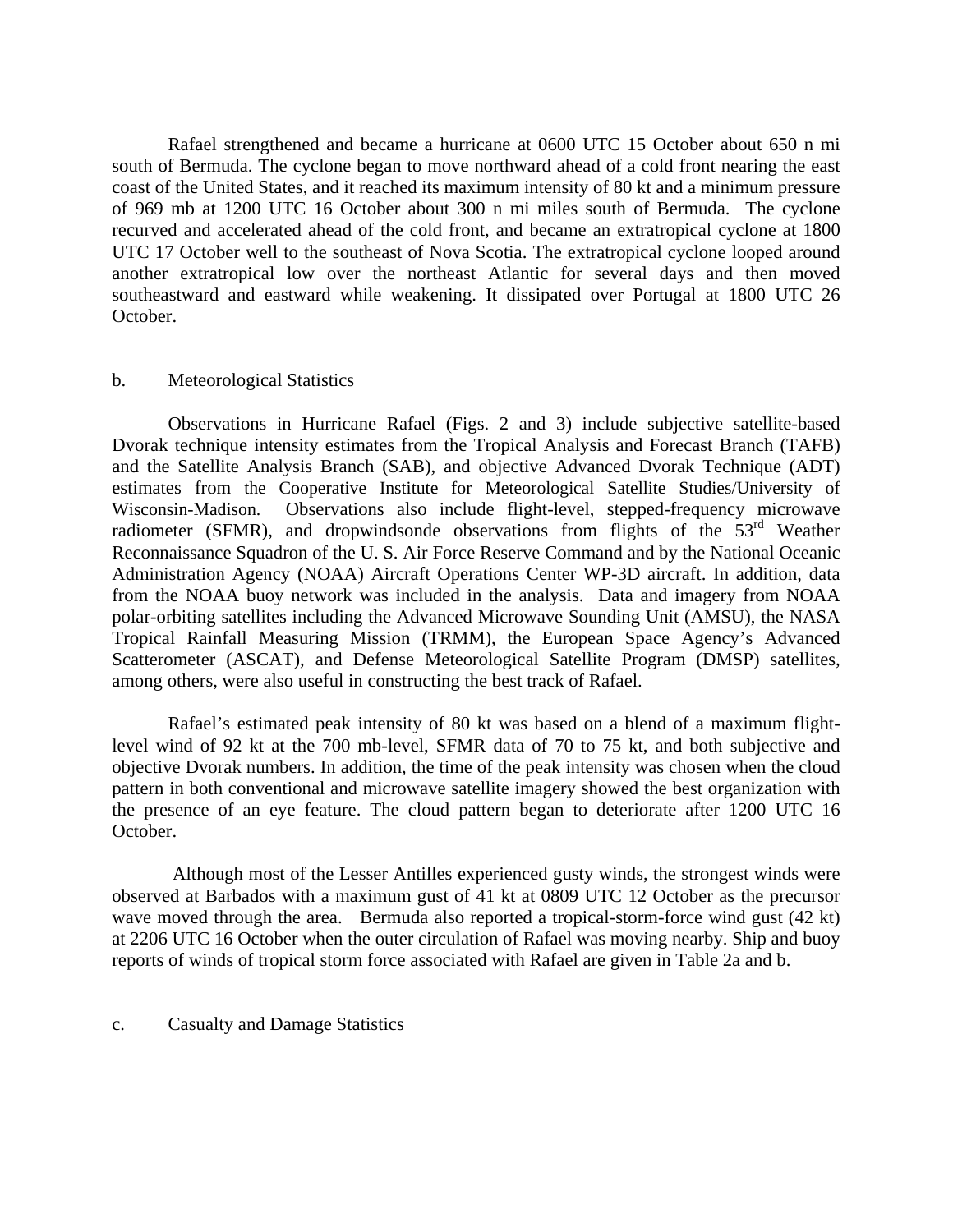There was one direct death<sup>2</sup> associated with Rafael in Guadeloupe, France when the person was crossing a flooded river. There were no reports of significant damage.

## d. Forecast and Warning Critique

 $\overline{a}$ 

The disturbance associated with Rafael was introduced into the Tropical Weather Outlook (TWO) at 0600 UTC 8 October with a low probability (10%) of development during the next 48 h. The chance of genesis was increased to 50% or medium at 0600 UTC 11 October, and then increased to high (70%) at 0000 UTC 12 October, about 18 h before Rafael formed.

A verification of NHC official track forecasts for Hurricane Rafael is given in Table 3a. Official forecast track errors were lower than the mean official errors for the previous 5-yr period. A homogeneous comparison of the official track errors with selected guidance models is given in Table 3b. In general, the variable consensus TVCA had the lowest errors through 48 h while the FSSE in general performed the best between 48 and 96 h. There were no 5-day forecasts to verify. Most of the track models captured the northward and then northnorthwestward turn of Rafael across the northern Leeward Islands and the adjacent Atlantic, around the mid- to upper-level trough located over the eastern Caribbean Sea. The track models also clearly showed that Rafael would turn northward and northeastward over the Atlantic away from the U.S. east coast ahead of a cold front (Fig. 5).

A verification of NHC official intensity forecasts for Hurricane Rafael is given in Table 4a. Official forecast intensity errors were lower than the mean official errors for the previous 5 yr period at all forecast times. The climatology-persistence intensity model errors, however, were much larger than the official but not so if compared with the previous 5-yr period for the same model. A homogeneous comparison of the official intensity errors with selected guidance models is given in Table 4b. In this case, the DSHP model had lower errors than the official forecasts from 36 to 96 h. Both the dynamical HWFI and GHMI models performed better than the official forecasts at longer ranges. However, the number of forecast is quite small to make this a meaningful comparison.

Watches and warnings issued operationally for Hurricane Rafael are given in Table 5.

 $2^{2}$  Deaths occurring as a direct result of the forces of the tropical cyclone are referred to as "direct" deaths. These would include those persons who drowned in storm surge, rough seas, rip currents, and freshwater floods. Direct deaths also include casualties resulting from lightning and wind-related events (e.g., collapsing structures). Deaths occurring from such factors as heart attacks, house fires, electrocutions from downed power lines, vehicle accidents on wet roads, etc., are considered "indirect" deaths.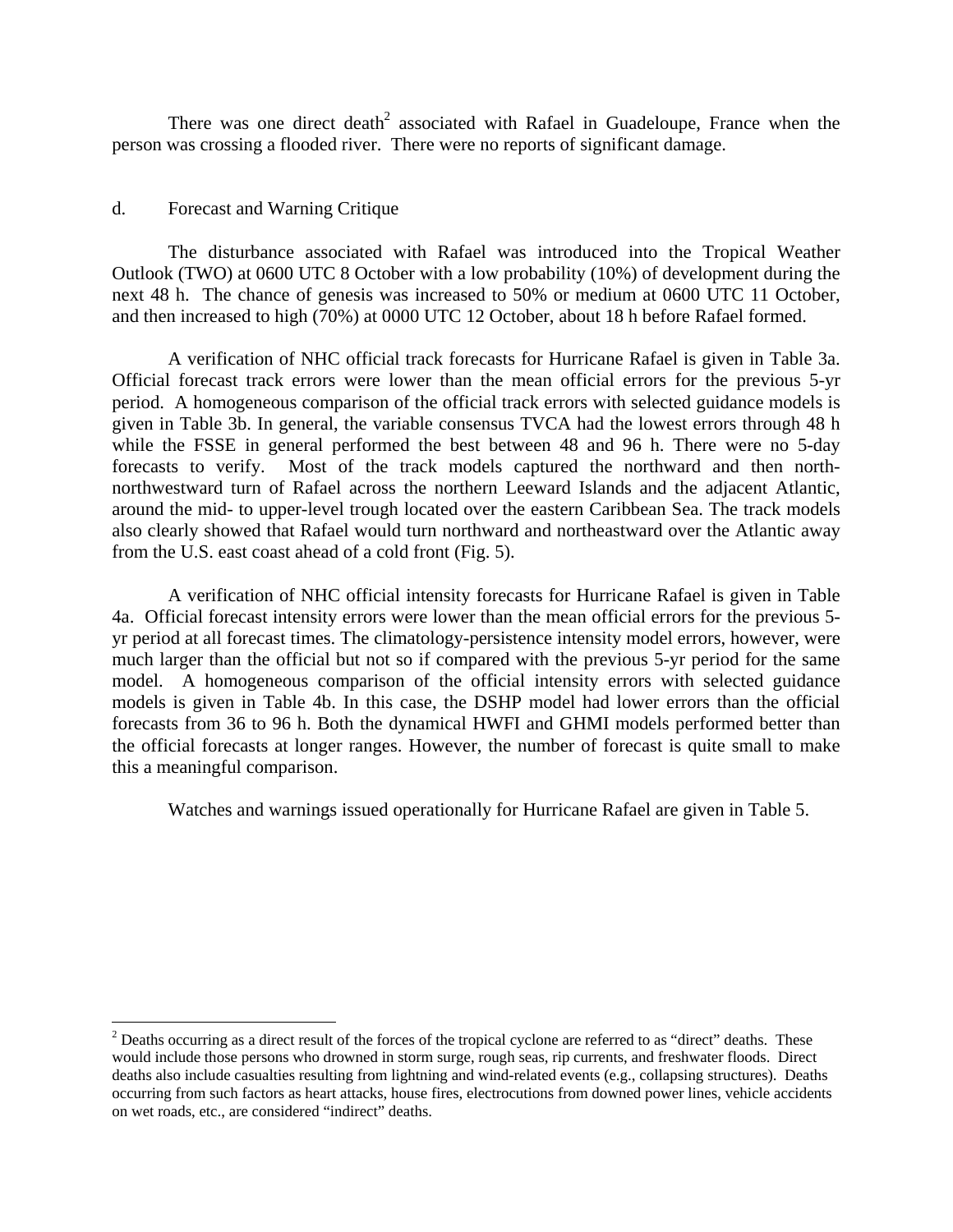| Date/Time<br>(UTC) | Latitude<br>$({}^{\circ}N)$ | Longitude<br>$({}^{\circ}W)$ | Pressure<br>(mb) | Wind Speed<br>(kt) | Stage                        |
|--------------------|-----------------------------|------------------------------|------------------|--------------------|------------------------------|
| 12/1800            | 14.7                        | 62.7                         | 1006             | 35                 | tropical storm               |
| 13 / 0000          | 15.0                        | 63.2                         | 1007             | 35                 | $\pmb{\mathsf{H}}$           |
| 13 / 0600          | 15.3                        | 63.7                         | 1006             | 35                 | $\pmb{\mathsf{H}}$           |
| 13 / 1200          | 15.6                        | 63.8                         | 1006             | 35                 | $\mathbf{H}$                 |
| 13 / 1800          | 16.7                        | 63.6                         | 1004             | 40                 | $\pmb{\mathsf{H}}$           |
| 14 / 0000          | 17.9                        | 63.5                         | 1004             | 45                 | $\pmb{\mathsf{H}}$           |
| 14 / 0600          | 18.9                        | 63.6                         | 1003             | 45                 | $\pmb{\mathsf{H}}$           |
| 14 / 1200          | 19.7                        | 63.9                         | 999              | 50                 | $\pmb{\mathsf{H}}$           |
| 14 / 1800          | 20.4                        | 64.3                         | 994              | 55                 | 11                           |
| 15 / 0000          | 21.3                        | 64.7                         | 989              | 60                 | Ħ                            |
| 15 / 0600          | 22.0                        | 65.2                         | 986              | 65                 | hurricane                    |
| 15 / 1200          | 22.6                        | 65.6                         | 983              | 70                 | $\pmb{\mathsf{H}}$           |
| 15 / 1800          | 23.6                        | 65.8                         | 979              | 75                 | $\pmb{\mathsf{H}}$           |
| 16/0000            | 24.6                        | 65.6                         | 974              | 80                 | $\pmb{\mathsf{H}}$           |
| 16 / 0600          | 25.9                        | 65.3                         | 972              | 80                 | $\pmb{\mathsf{H}}$           |
| 16 / 1200          | 27.6                        | 64.9                         | 969              | 80                 | Ħ                            |
| 16/1800            | 29.5                        | 64.2                         | 970              | 75                 | Ħ                            |
| 17 / 0000          | 31.6                        | 63.1                         | 970              | 75                 | $\pmb{\mathsf{H}}$           |
| 17 / 0600          | 34.0                        | 61.7                         | 972              | 70                 | $\pmb{\mathsf{H}}$           |
| 17 / 1200          | 36.5                        | 60.1                         | 972              | 65                 | Ħ                            |
| 17 / 1800          | 38.8                        | 58.0                         | 972              | 65                 | extratropical                |
| $18/0000$          | 41.3                        | 55.0                         | 972              | 65                 | $\mathbf{H}$                 |
| $18/0600$          | 43.4                        | 50.7                         | 972              | 60                 | Ħ                            |
| 18 / 1200          | 45.2                        | 46.0                         | 972              | 55                 | $\pmb{\mathsf{H}}$           |
| $18\,/\,1800$      | 47.0                        | 41.0                         | 973              | $\overline{55}$    | $\pmb{\mathsf{H}}$           |
| 19 / 0000          | 49.2                        | 36.2                         | 975              | $\overline{50}$    | "                            |
| 19 / 0600          | 51.0                        | 32.5                         | 973              | 50                 | "                            |
| 19 / 1200          | 53.0                        | 29.5                         | 970              | 50                 | $\pmb{\mathsf{H}}$           |
| 19 / 1800          | 55.0                        | 30.0                         | 968              | 50                 | $\pmb{\mathsf{H}}$           |
| 20 / 0000          | 56.5                        | 33.0                         | 966              | 50                 | $\pmb{\mathsf{H}}$           |
| 20 / 0600          | 56.0                        | 37.0                         | 966              | 50                 | $\pmb{\mathsf{H}}$           |
| 20 / 1200          | 53.1                        | 36.4                         | 967              | 50                 | $\pmb{\mathsf{H}}$           |
| 20 / 1800          | 50.8                        | 34.3                         | 970              | 50                 | 11                           |
| 21 / 0000          | 49.7                        | 32.2                         | 975              | 45                 | Ħ                            |
| 21/0600            | 49.2                        | 31.1                         | 978              | 40                 | "                            |
| 21 / 1200          | 48.2                        | 30.6                         | 979              | 40                 | $\pmb{\mathsf{H}}$           |
| 21 / 1800          | 47.0                        | 30.8                         | 982              | 40                 | $\mathbf{H}$                 |
| 22 / 0000          | 45.5                        | 31.1                         | 983              | 40                 | $\mathbf{H}$                 |
| 22 / 0600          | 43.9                        | 29.8                         | 985              | 40                 | 11                           |
| 22 / 1200          | 41.9                        | 28.3                         | 987              | 40                 | $\pmb{\mathsf{H}}$           |
| 22 / 1800          | 40.0                        | 27.0                         | 989              | 40                 | $\pmb{\mathsf{H}}$           |
| 23 / 0000          | 39.2                        | 25.5                         | 992              | 40                 | $\mathbf{H}$<br>$\mathbf{H}$ |
| 23 / 0600          | 39.5                        | 24.5                         | 992              | 40                 | $\mathbf{H}$                 |
| 23 / 1200          | 39.8                        | 23.6                         | 992              | 40                 | 11                           |
| 23 / 1800          | 40.5                        | 22.1                         | 992              | 40                 | $\mathbf{H}$                 |
| 24 / 0000          | 41.2                        | 20.1                         | 993              | 40                 | $\mathbf{H}$                 |
| 24 / 0600          | 41.6                        | 18.8                         | 995              | 40                 | $\mathbf{H}$                 |
| 24 / 1200          | 42.1                        | 17.5                         | 995              | 30                 |                              |

Table 1. Best track for Hurricane Rafael, 12-17 October 2012.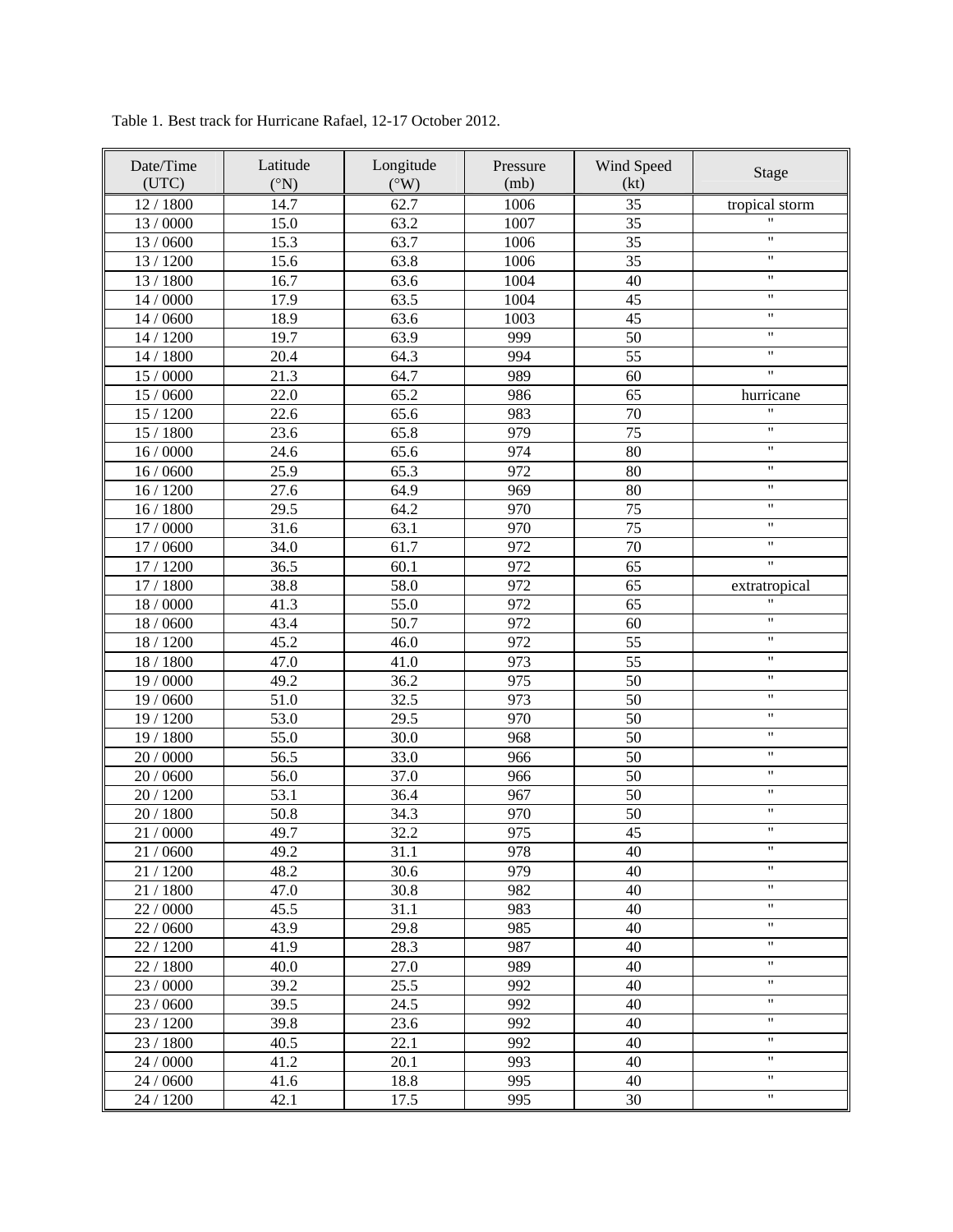| 24 / 1800 | 41.9 | 16.0 | 995  | 30 |                   |
|-----------|------|------|------|----|-------------------|
| 25 / 0000 | 41.6 | 14.6 | 995  | 30 |                   |
| 25 / 0600 | 41.3 | 13.3 | 995  | 30 | "                 |
| 25 / 1200 | 41.0 | 12.0 | 996  | 30 | "                 |
| 25 / 1800 | 40.9 | 11.2 | 997  | 30 | $^{\prime\prime}$ |
| 26/0000   | 40.7 | 10.4 | 998  | 30 |                   |
| 26/0600   | 40.3 | 9.1  | 999  | 30 | "                 |
| 26/1200   | 40.0 | 7.5  | 1002 | 25 | "                 |
| 26/1800   |      |      |      |    | dissipated        |
|           |      |      |      |    | Maximum           |
| 16/1200   | 27.6 | 64.9 | 969  | 80 | winds/minimum     |
|           |      |      |      |    | pressure          |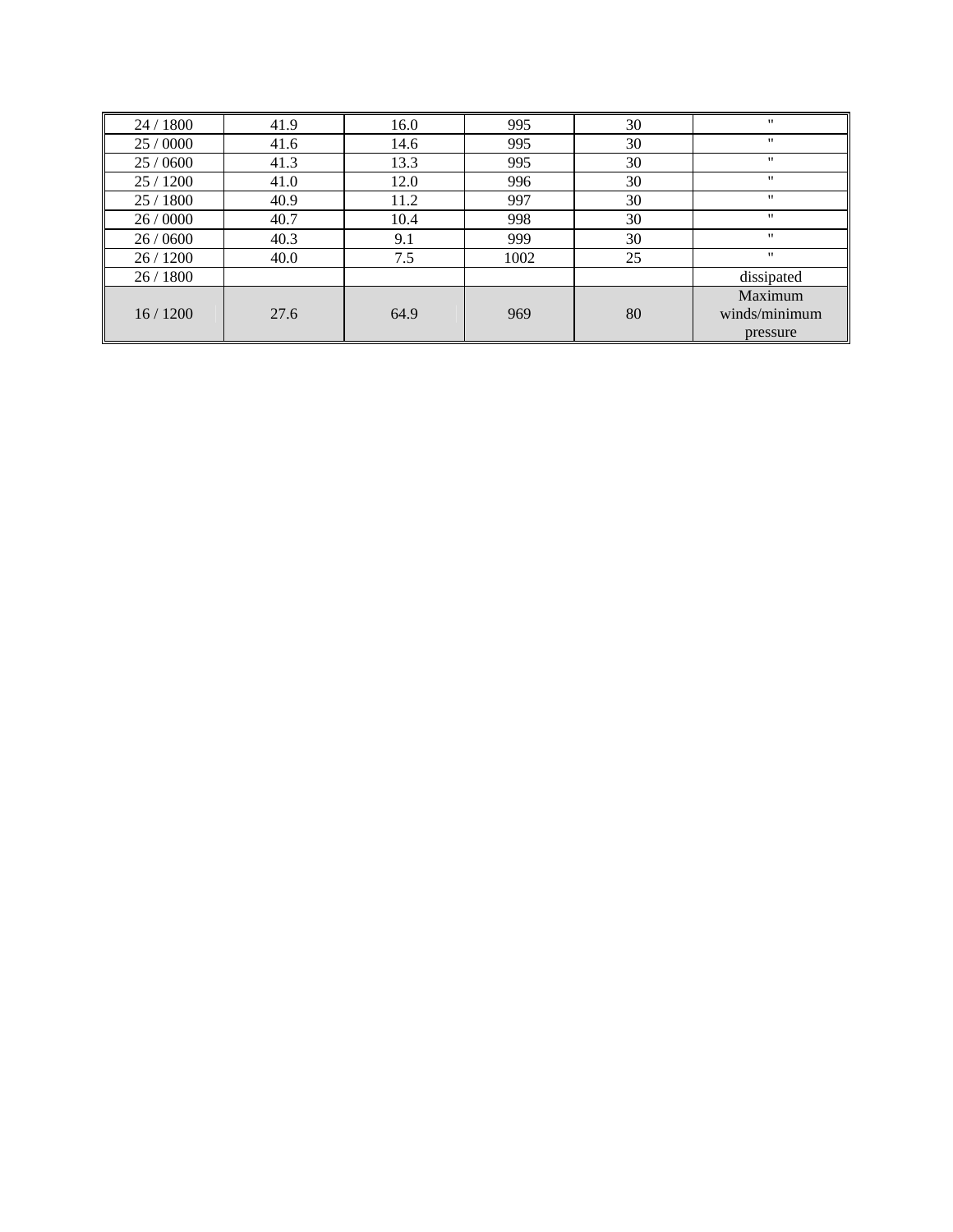|                    | OUWUU ZUIZ.               |                  |                   |                        |                  |
|--------------------|---------------------------|------------------|-------------------|------------------------|------------------|
| Date/Time<br>(UTC) | Ship call sign<br>or buoy | Latitude<br>(°N) | Longitude<br>(°W) | Wind<br>dir/speed (kt) | Pressure<br>(mb) |
| 13/0200            | 3FFL8                     | 17.7             | 63.1              | 070/35                 | 1008.0           |
| 16/0000            | 3EIF9                     | 18.9             | 66.5              | 190/39                 | 1010.2           |
| 16 / 0600          | WRAH                      | 24.3             | 63.2              | 160/44                 | 1003.1           |

Table 2a. Selected ship reports with winds of at least 34 kt for Hurricane Rafael, 12-17 October 2012.

Table 2b. Selected buoy reports with winds of at least 34 kt for Hurricane Rafael, 12-17 October 2012.

|              | Minimum Sea<br>Level Pressure |                |                            | Maximum Surface<br>Wind Speed |              |                                     |                                           |
|--------------|-------------------------------|----------------|----------------------------|-------------------------------|--------------|-------------------------------------|-------------------------------------------|
| Location     | Date/<br>time<br>(UTC)        | Press.<br>(mb) | Date/<br>time<br>$(UTC)^a$ | Sustained<br>$(kt)^{b}$       | Gust<br>(kt) | Storm<br>surge<br>(f <sub>t</sub> ) | <b>Storm</b><br>tide<br>(f <sub>t</sub> ) |
| <b>Buoys</b> |                               |                |                            |                               |              |                                     |                                           |
| 42060        | 13/1902                       | 1004.3         | 15/1326                    | 220/31                        | 230/35       |                                     |                                           |
| 41043        | 15/0041                       | 991.8          | 14/1741                    | 060/47                        | 340/52       |                                     |                                           |
| 41049        | 16/1233                       | 995.1          | 16/1156                    | 150/45                        | 150/52       |                                     |                                           |
| 41011        | 17/1450                       | 997.1          | 17/1440                    | 013/34                        | 010/45       |                                     |                                           |

<sup>a</sup> Date/time is for sustained wind when both sustained and gust are listed.<br><sup>b</sup> Buoy averaging periods are 8 min.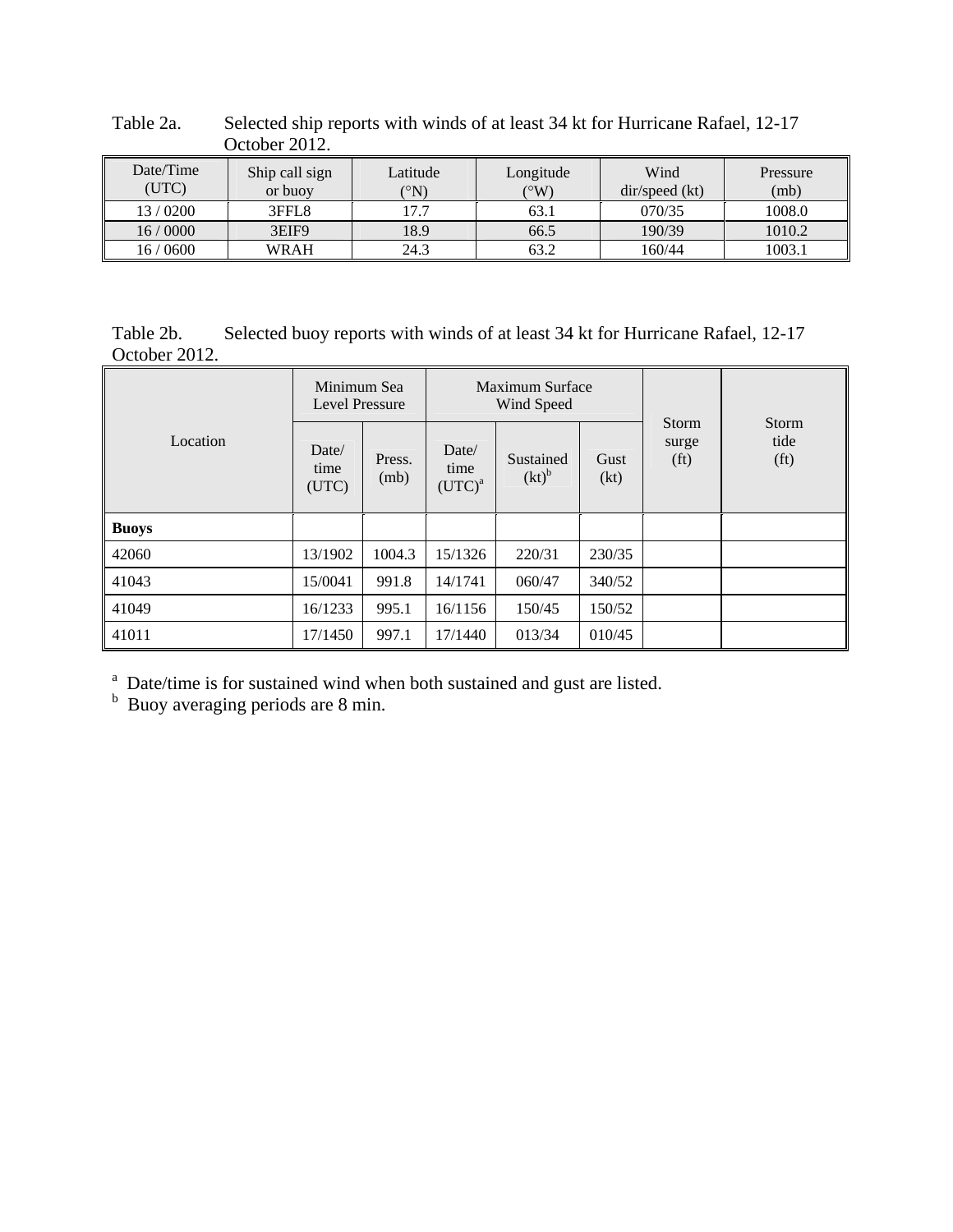Table 3a. NHC official (OFCL) and climatology-persistence skill baseline (OCD5) track forecast errors (n mi) for Hurricane Rafael. Mean errors for the 5-yr period 2007- 11 are shown for comparison. Official errors that are smaller than the 5-yr means are shown in boldface type.

|                  |      | Forecast Period (h) |       |       |       |                |     |
|------------------|------|---------------------|-------|-------|-------|----------------|-----|
|                  | 12   | 24                  | 36    | 48    | 72    | 96             | 120 |
| <b>OFCL</b>      | 26.2 | 41.3                | 48.5  | 67.7  | 116.9 | 145.7          |     |
| OCD <sub>5</sub> | 55.1 | 131.3               | 203.8 | 248.9 | 351.7 | 731.8          |     |
| Forecasts        | 18   | 16                  | 14    | 12    | 8     | $\overline{4}$ |     |
| OFCL (2007-11)   | 30.4 | 48.4                | 65.9  | 83.1  | 124.4 | 166.5          |     |
| OCD5 (2007-11)   | 46.9 | 95.2                | 151.7 | 211.6 | 316.8 | 404.3          |     |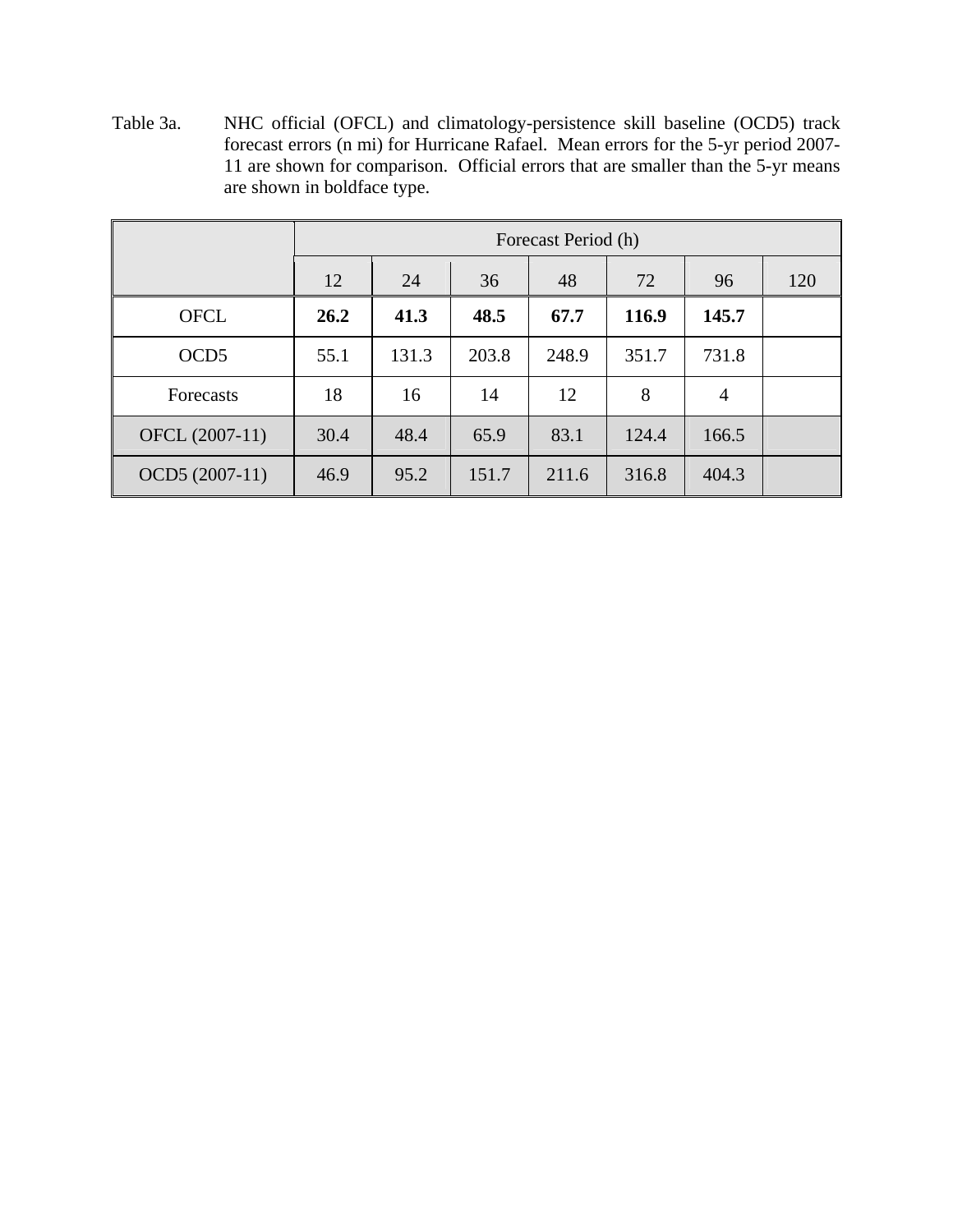Table 3b. Homogeneous comparison of selected track forecast guidance models (in n mi) for Hurricane Rafael. Errors smaller than the NHC official forecast are shown in boldface type. The number of official forecasts shown here will generally be smaller than that shown in Table 4a due to the homogeneity requirement.

|                  | Forecast Period (h) |       |       |       |       |                |                  |
|------------------|---------------------|-------|-------|-------|-------|----------------|------------------|
| Model ID         | 12                  | 24    | 36    | 48    | 72    | 96             | 120              |
| <b>OFCL</b>      | 22.4                | 37.1  | 43.6  | 59.9  | 115.8 | 111.4          |                  |
| OCD <sub>5</sub> | 55.0                | 128.3 | 200.6 | 254.2 | 394.6 | 863.8          |                  |
| <b>GFSI</b>      | 24.4                | 32.8  | 44.2  | 65.9  | 165.2 | 245.8          |                  |
| <b>HWFI</b>      | 29.1                | 52.3  | 65.2  | 81.0  | 161.0 | 406.7          |                  |
| <b>UKMI</b>      | 26.3                | 51.1  | 76.9  | 105.0 | 165.9 | 257.6          |                  |
| <b>EGRI</b>      | 26.3                | 51.1  | 76.4  | 105.0 | 165.9 | 257.6          |                  |
| <b>EMXI</b>      | 24.3                | 45.7  | 84.0  | 133.5 | 299.2 | 442.4          |                  |
| <b>CMCI</b>      | 39.6                | 63.0  | 82.3  | 112.9 | 184.0 | 184.1          |                  |
| <b>AEMI</b>      | 23.1                | 34.3  | 39.8  | 51.5  | 116.2 | 84.9           |                  |
| <b>FSSE</b>      | 22.9                | 32.7  | 44.4  | 53.0  | 70.6  | 82.4           |                  |
| <b>TVCA</b>      | 21.4                | 29.1  | 40.9  | 53.4  | 83.9  | 134.2          |                  |
| <b>LBAR</b>      | 31.5                | 63.3  | 114.8 | 161.5 | 326.7 | 660.6          |                  |
| <b>BAMD</b>      | 34.1                | 47.0  | 66.2  | 82.6  | 121.1 | 141.4          |                  |
| <b>BAMM</b>      | 51.3                | 82.7  | 105.0 | 117.7 | 119.6 | 213.0          |                  |
| <b>BAMS</b>      | 86.8                | 148.4 | 192.4 | 222.3 | 202.6 | 294.1          |                  |
| Forecasts        | 15                  | 13    | 11    | 9     | 5     | $\overline{2}$ | $\boldsymbol{0}$ |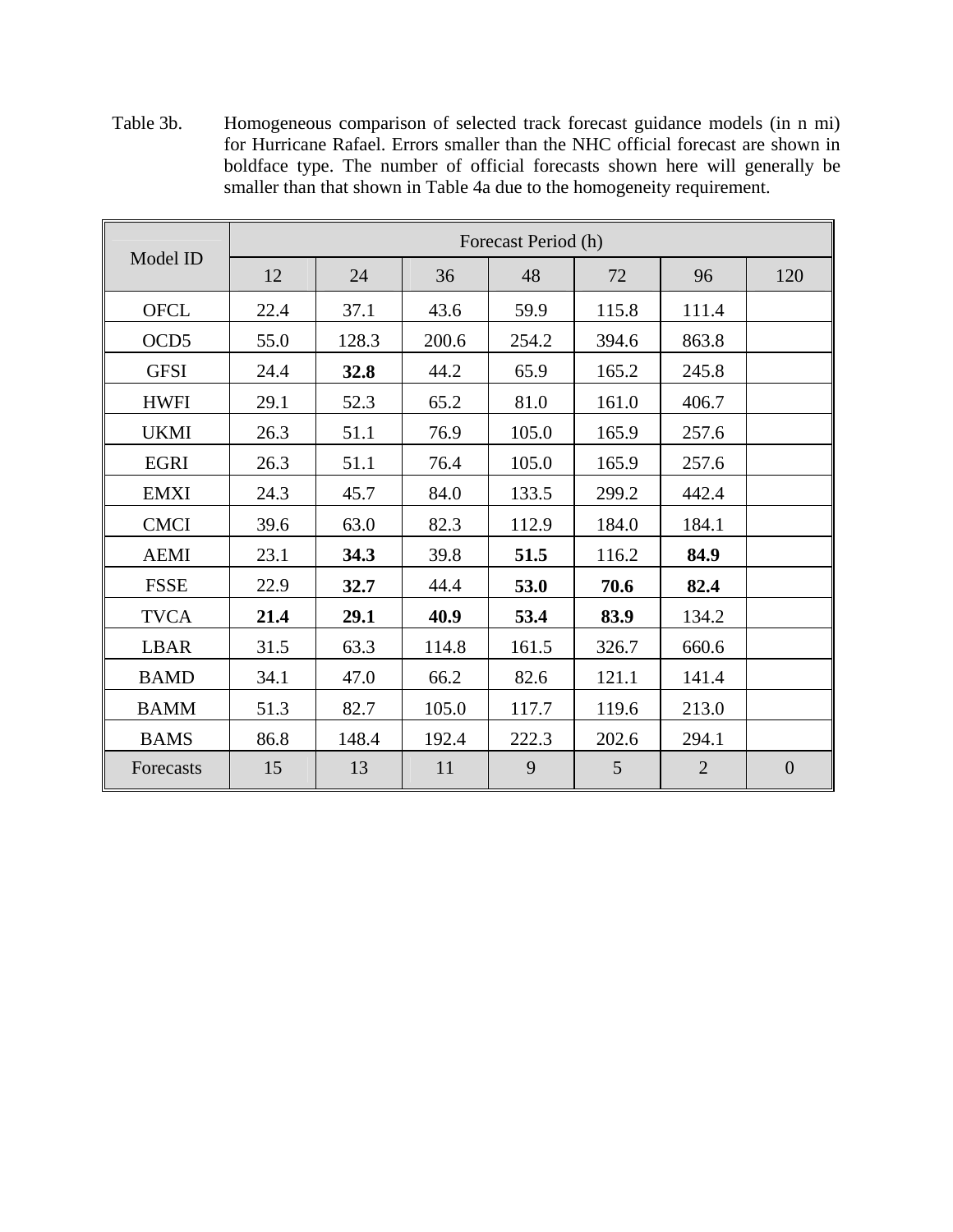Table 4a. NHC official (OFCL) and climatology-persistence skill baseline (OCD5) intensity forecast errors (kt) for Hurricane Rafael. Mean errors for the 5-yr period 2007-11 are shown for comparison. Official errors that are smaller than the 5-yr means are shown in boldface type.

|                  |     | Forecast Period (h) |      |      |      |                |     |
|------------------|-----|---------------------|------|------|------|----------------|-----|
|                  | 12  | 24                  | 36   | 48   | 72   | 96             | 120 |
| <b>OFCL</b>      | 4.2 | 5.3                 | 6.8  | 7.5  | 11.9 | <b>15.0</b>    |     |
| OCD <sub>5</sub> | 5.9 | 8.8                 | 11.9 | 14.6 | 23.1 | 21.5           |     |
| Forecasts        | 18  | 16                  | 14   | 12   | 8    | $\overline{4}$ |     |
| OFCL (2007-11)   | 7.1 | 10.8                | 13.0 | 15.0 | 16.9 | 17.1           |     |
| OCD5 (2007-11)   | 8.4 | 12.4                | 15.4 | 17.7 | 20.5 | 21.5           |     |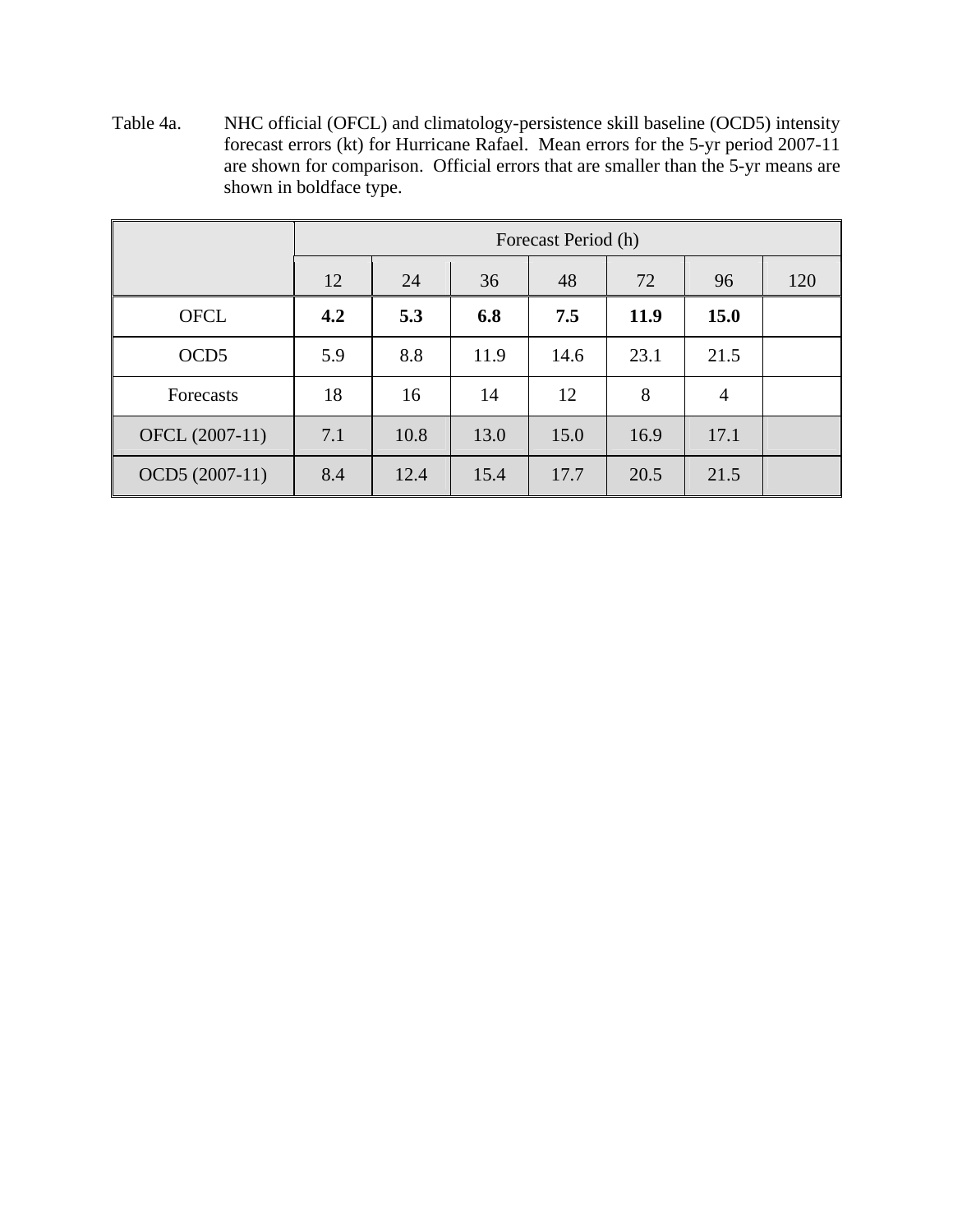Table 4b. Homogeneous comparison of selected intensity forecast guidance models (in kt) for Hurricane Rafael. Errors smaller than the NHC official forecast are shown in boldface type. The number of official forecasts shown here will generally be smaller than that shown in Table 5a due to the homogeneity requirement.

|                  | Forecast Period (h) |     |      |      |      |                |                |  |
|------------------|---------------------|-----|------|------|------|----------------|----------------|--|
| Model ID         | 12                  | 24  | 36   | 48   | 72   | 96             | 120            |  |
| <b>OFCL</b>      | 4.2                 | 5.3 | 6.8  | 7.5  | 11.9 | 15.0           |                |  |
| OCD <sub>5</sub> | 5.9                 | 8.8 | 11.9 | 14.6 | 23.1 | 21.5           |                |  |
| <b>IVCN</b>      | 5.2                 | 6.9 | 7.4  | 7.8  | 10.5 | 6.0            |                |  |
| <b>ICON</b>      | 5.2                 | 6.9 | 7.4  | 7.8  | 10.5 | 6.0            |                |  |
| <b>DSHP</b>      | 5.1                 | 6.8 | 6.3  | 5.1  | 11.5 | 8.5            |                |  |
| <b>LGEM</b>      | 5.4                 | 9.1 | 13.2 | 16.5 | 23.4 | 27.3           |                |  |
| <b>HWFI</b>      | 4.8                 | 7.4 | 8.9  | 4.9  | 7.6  | 7.3            |                |  |
| <b>GHMI</b>      | 6.4                 | 9.7 | 10.4 | 11.8 | 9.3  | 3.5            |                |  |
| Forecasts        | 18                  | 16  | 14   | 12   | 8    | $\overline{4}$ | $\overline{0}$ |  |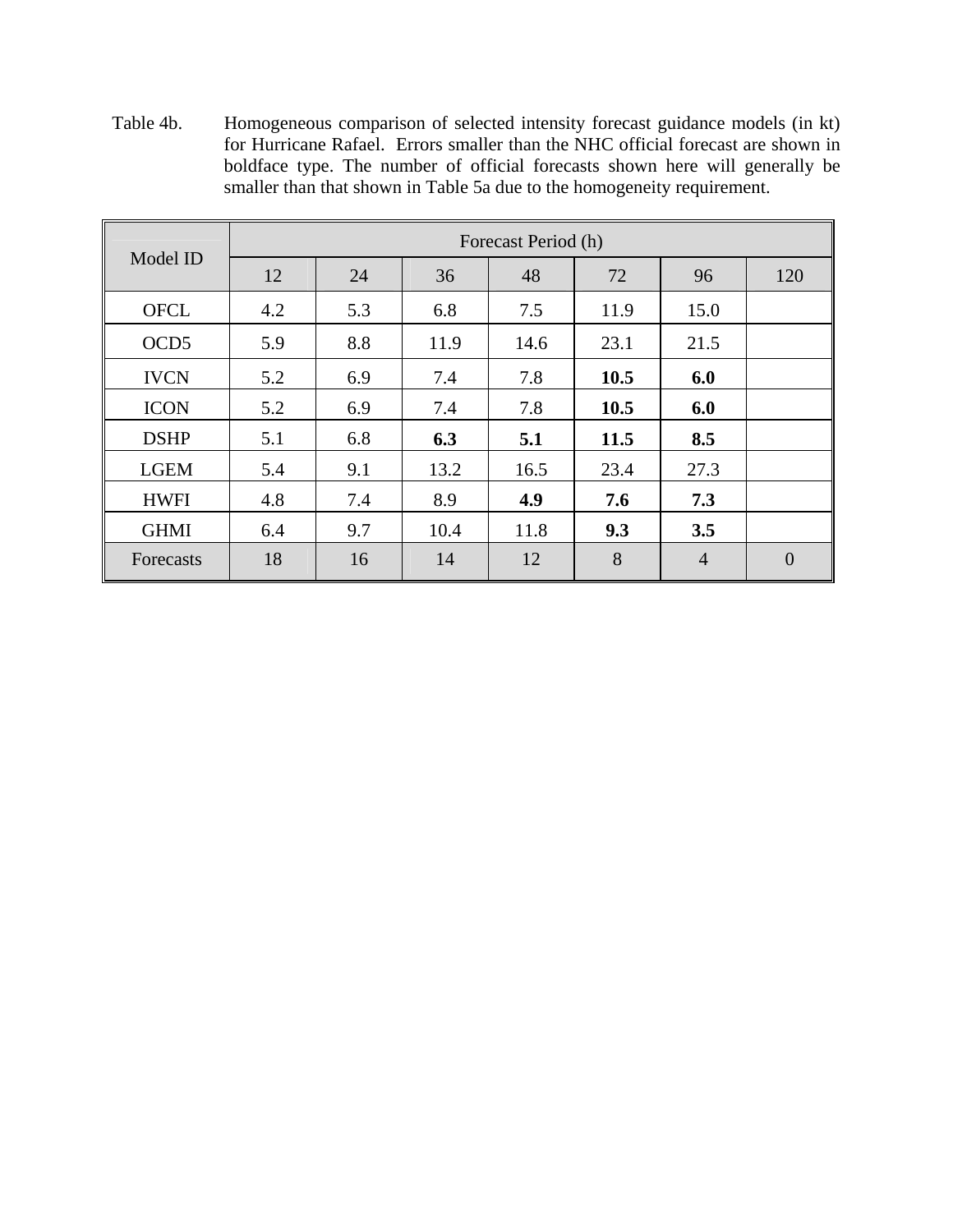| Date/Time (UTC) | Action                                                           | Location                                                                            |
|-----------------|------------------------------------------------------------------|-------------------------------------------------------------------------------------|
| 13/0000         | Tropical Storm Watch issued                                      | Puerto Rico                                                                         |
| 13/0000         | Tropical Storm Warning issued                                    | British Virgin Isl., Anguilla, Barbuda, St.<br>Kitts, Nevis, Antigua and Montserrat |
| 13/0000         | Tropical Storm Warning issued                                    | Saba, St. Eustatius, and St. Maartin                                                |
| 13/0000         | Tropical Storm Warning issued                                    | Guadeloupe, St. Martin, Desirade, Les<br>Saintes, Marie Galante and Martinique      |
| 13/0000         | Tropical Storm Warning issued                                    | St. Lucia                                                                           |
| 13 / 0000       | Tropical Storm Warning issued                                    | U.S. Virgin Islands                                                                 |
| 13/0900         | Tropical Storm Warning discontinued                              | St. Lucia                                                                           |
| 13 / 1500       | Tropical Storm Warning discontinued                              | Martinique                                                                          |
| 13/1500         | Tropical Storm Warning issued                                    | Culebra and Vieques                                                                 |
| 14 / 0600       | Tropical Storm Warning discontinued                              | Guadeloupe, St. Martin                                                              |
| 14 / 0900       | Tropical Storm Watch discontinued                                | A11                                                                                 |
| 14 / 0900       | Tropical Storm Warning discontinued                              | British Virgin Isl., Anguilla, Barbuda, St.<br>Kitts, Nevis, Antigua and Montserrat |
| 14 / 0900       | Tropical Storm Warning discontinued                              | Saba, St. Eustatius, and St. Maartin                                                |
| 14 / 0900       | Tropical Storm Warning discontinued                              | St. Martin                                                                          |
| 14 / 0900       | Tropical Storm Warning discontinued                              | U.S. Virgin Islands                                                                 |
| 14 / 0900       | Tropical Storm Warning discontinued                              | Culebra and Vieques                                                                 |
| 14 / 1200       | Tropical Storm Warning discontinued                              | All                                                                                 |
| 14 / 1500       | Tropical Storm Watch issued                                      | Bermuda                                                                             |
| 15 / 1500       | Tropical Storm Watch changed to Tropical<br><b>Storm Warning</b> | Bermuda                                                                             |
| 17 / 0300       | Tropical Storm Warning discontinued                              | Bermuda                                                                             |

Table 5. Watch and warning summary for Hurricane Rafael, 12-17 October 2012.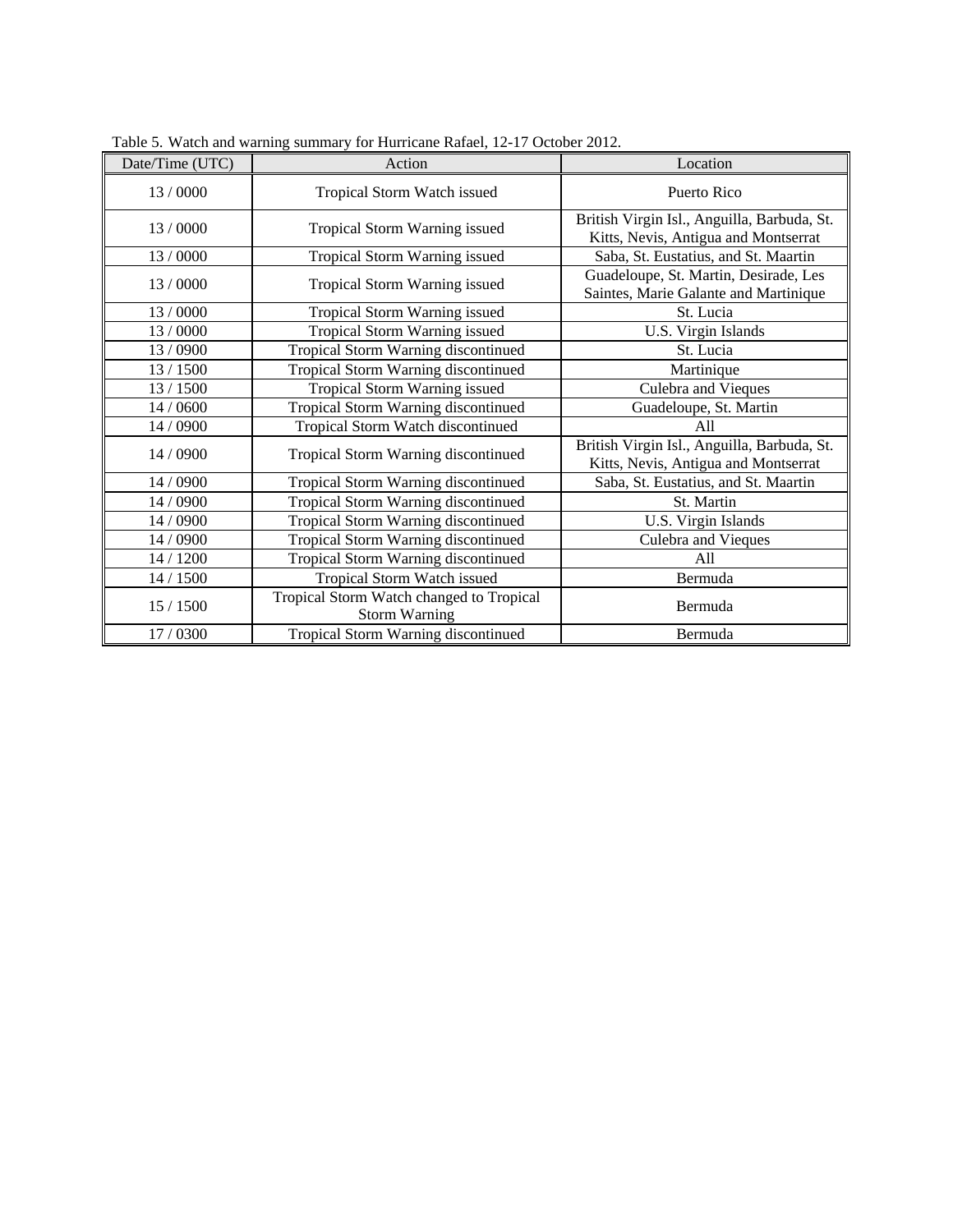

Figure 1 Best track positions for Hurricane Rafael, 12-17 October 2012. Track during the extratropical stage is mostly based on analyses from the NOAA Ocean Prediction Center.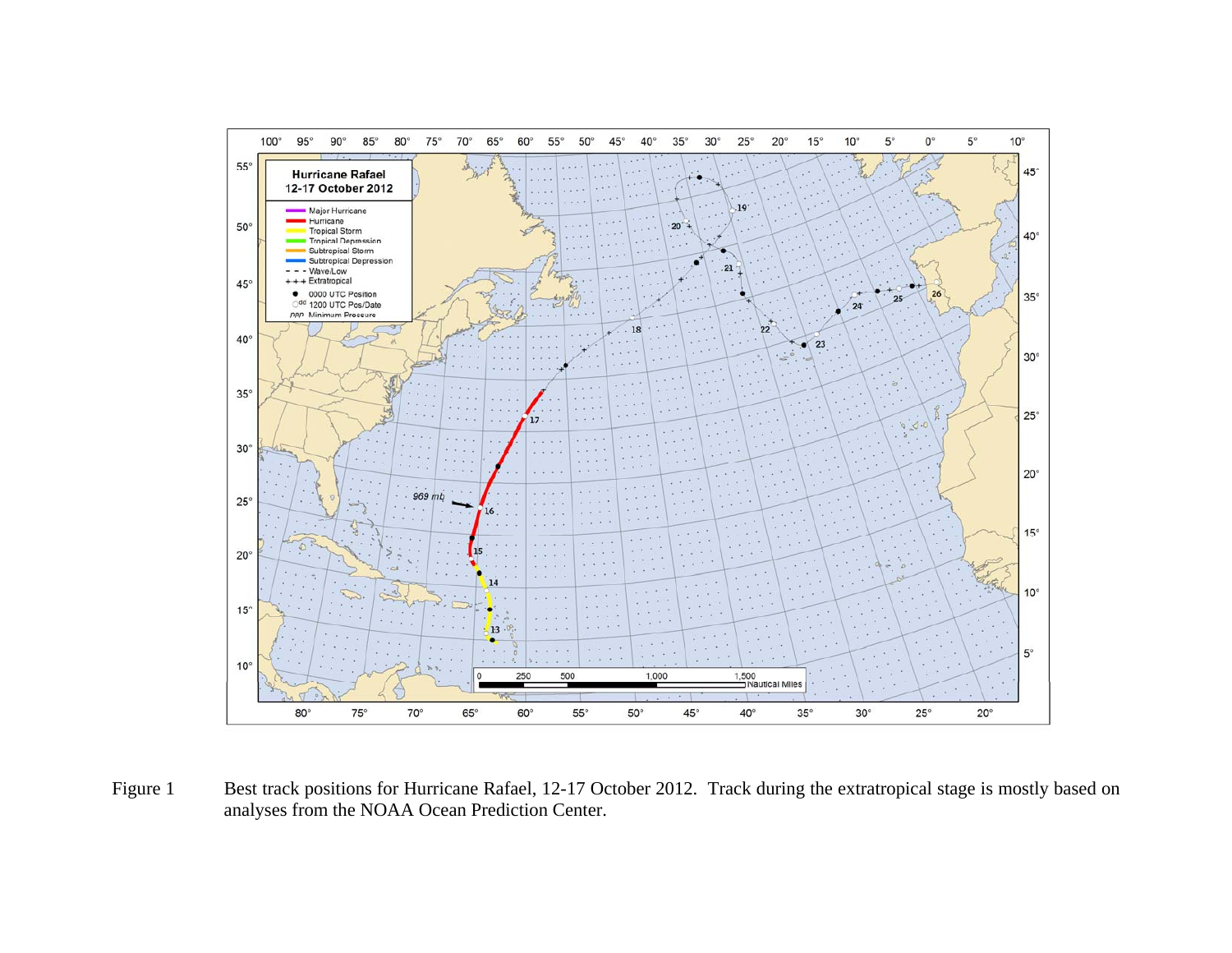

Figure 2. Selected wind observations and best track maximum sustained surface wind speed curve for Hurricane Rafael, 12-17 October 2012. Aircraft observations have been adjusted for elevation using 90%, 80%, and 80% adjustment factors for observations from 700 mb, 850 mb, and 1500 ft, respectively. Dropwindsonde observations include actual 10 m winds (sfc), as well as surface estimates derived from the mean wind over the lowest 150 m of the wind sounding (LLM). Advanced Dvorak Technique estimates represent CI numbers. AMSU intensity estimates are from the Cooperative Institute for Meteorological Satellite Studies technique. Estimates during the extratropical stage are based on analyses from the NOAA Ocean Prediction Center. Dashed vertical lines correspond to 0000 UTC.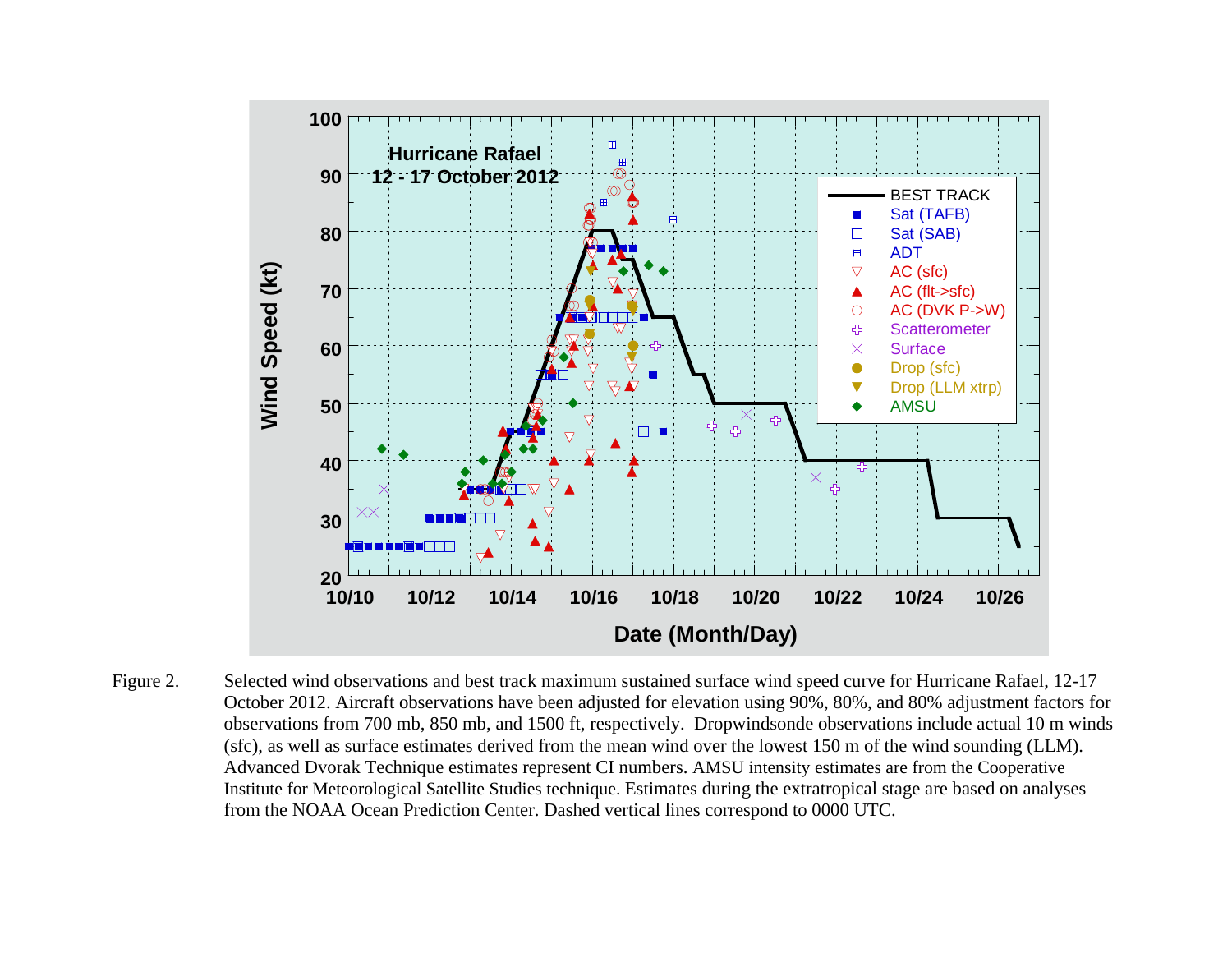

Figure 3. Selected pressure observations and best track minimum central pressure curve for Hurricane Rafael, 12-17 October 2012. Advanced Dvorak Technique estimates represent CI numbers. AMSU intensity estimates are from the Cooperative Institute for Meteorological Satellite Studies technique. The KZC P-W values are obtained by applying the Knaff-Zehr-Courtney pressure-wind relationship to the best track wind data. Estimates during the extratropical stage are based on analyses from the NOAA Ocean Prediction Center. Dashed vertical lines correspond to 0000 UTC.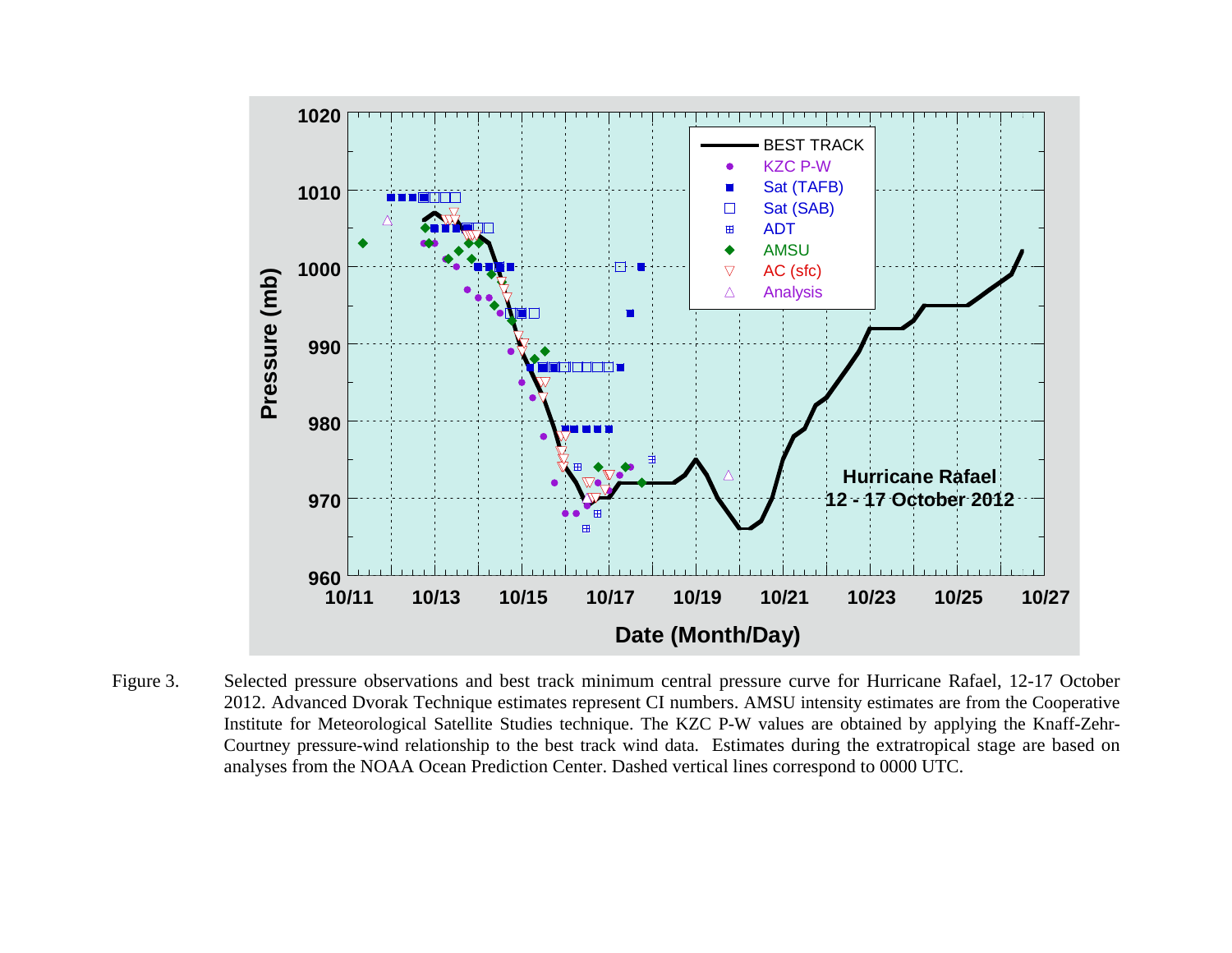

Figure 4. The MODIS instrument aboard NASA's Aqua satellite captured this visible image of Tropical Storm Rafael in the Atlantic Ocean at 1720 UTC October 14, 2012. Note that most of the showers and thunderstorms were occurring in rainbands east and south of the center of circulation affecting the Leeward Islands. Image is courtesy of NASA Goddard MODIS Rapid Response Team.